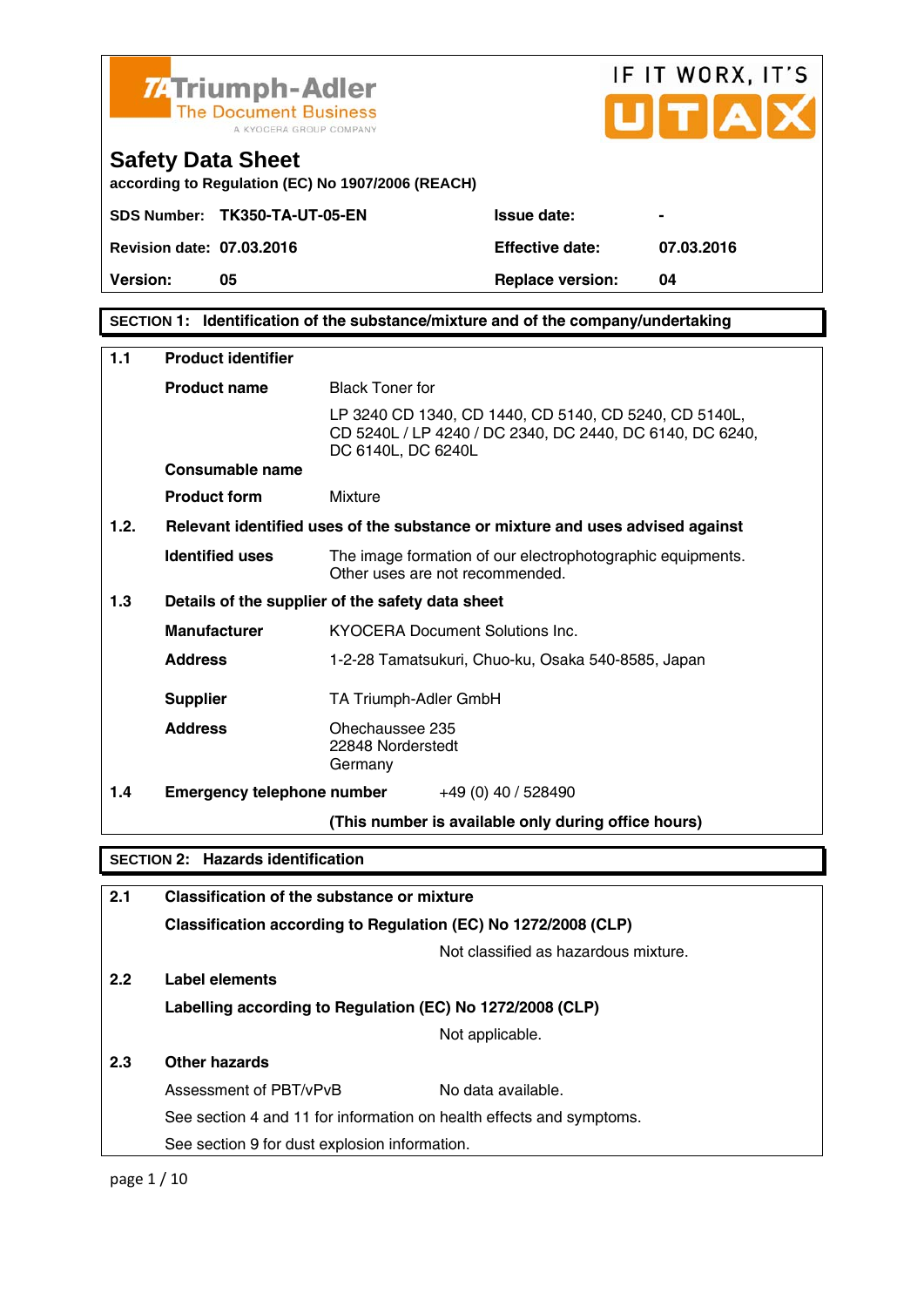

# **SECTION 3: Composition/information on ingredients**

| 3.1                                  | <b>Substances</b>                                                                                                                                                                                                                                                                                                                                                                                                                                               |                                                            |                                  |  |
|--------------------------------------|-----------------------------------------------------------------------------------------------------------------------------------------------------------------------------------------------------------------------------------------------------------------------------------------------------------------------------------------------------------------------------------------------------------------------------------------------------------------|------------------------------------------------------------|----------------------------------|--|
|                                      | This product is a mixture.                                                                                                                                                                                                                                                                                                                                                                                                                                      |                                                            |                                  |  |
| 3.2                                  | <b>Mixtures</b>                                                                                                                                                                                                                                                                                                                                                                                                                                                 |                                                            |                                  |  |
|                                      | Chemical name                                                                                                                                                                                                                                                                                                                                                                                                                                                   | CAS-No                                                     | [Weight %]                       |  |
|                                      | Styrene acrylate copolymer (2 kinds)<br>Magnetite<br>Wax<br>Titanium dioxide                                                                                                                                                                                                                                                                                                                                                                                    | confidential<br>confidential<br>confidential<br>13463-67-7 | 50-60<br>40-50<br>$1 - 5$<br>< 1 |  |
|                                      | Information of Ingredients<br>(1) Substance which present a health or environmental hazard within the meaning of CLP:<br>None.<br>(2) Substance which are assigned Community workplace exposure limits:<br>None.<br>(3) Substance which are PBT or vPvB in accordance with the criteria set out in Annex XIII of<br>$RFACH+$<br>None.<br>(4) Substance which are included in the list established in accordance with Article 59(1) of<br>REACH (SVHC):<br>None. |                                                            |                                  |  |
|                                      | See section 16 for the full text of the H statements declared above.                                                                                                                                                                                                                                                                                                                                                                                            |                                                            |                                  |  |
| <b>SECTION 4: First aid measures</b> |                                                                                                                                                                                                                                                                                                                                                                                                                                                                 |                                                            |                                  |  |

# **4.1 Description of first aid measures General information:** No data available.  **Inhalation:** Remove from exposure to fresh air and gargle with plenty of water. Consult a doctor in case of such symptoms as coughing. **Skin Contact:** Wash with soap and water.  **Eye Contact:** Flush with water immediately and see a doctor if irritating.  **Ingestion:** Rinse out the mouth. Drink one or two glasses of water to dilute. Seek medical treatment if necessary.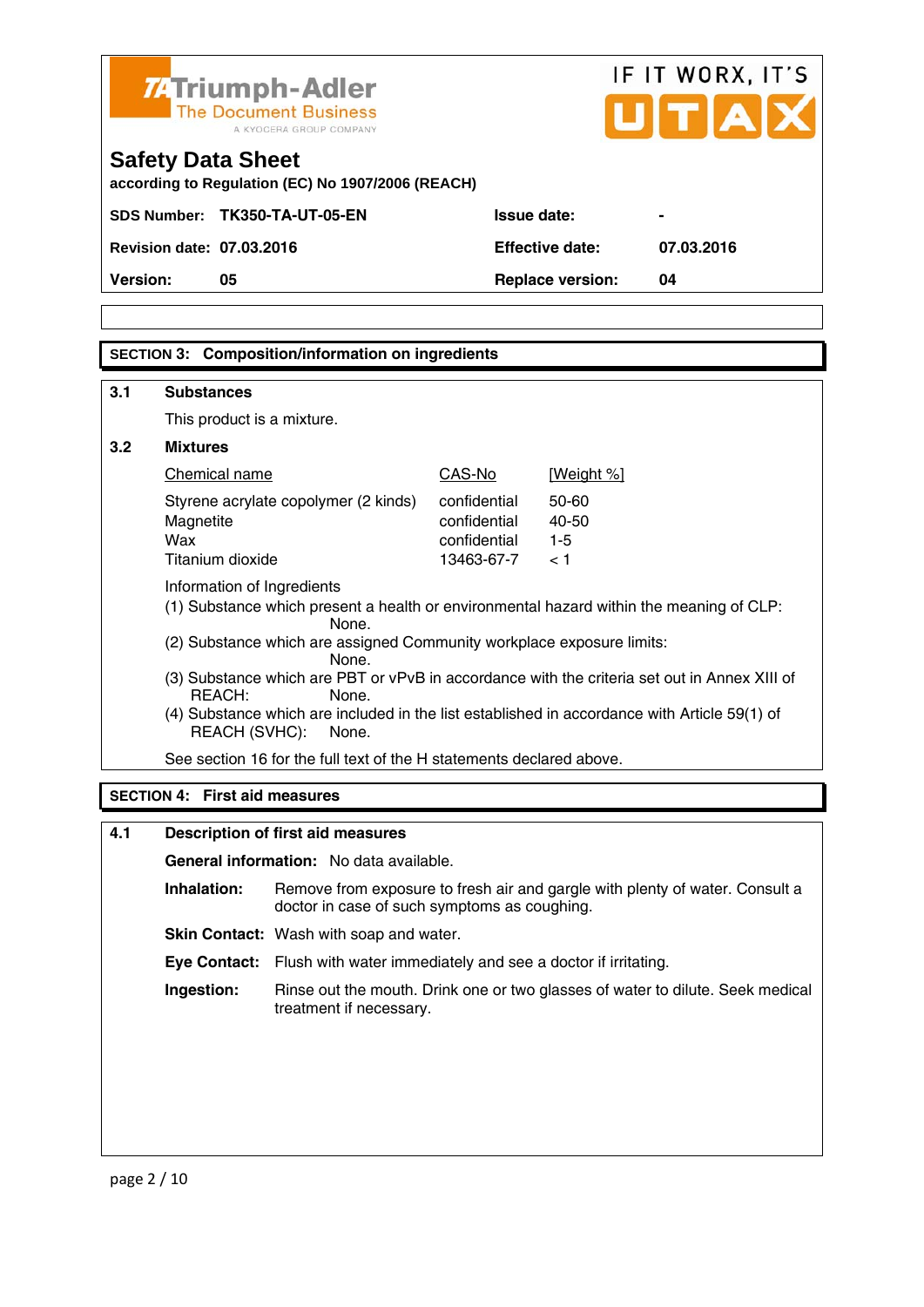

# IF IT WORX, IT'S Птіа

**Safety Data Sheet according to Regulation (EC) No 1907/2006 (REACH)** 

|                                  | SDS Number: TK350-TA-UT-05-EN | <b>Issue date:</b>      | $\blacksquare$ |
|----------------------------------|-------------------------------|-------------------------|----------------|
| <b>Revision date: 07.03.2016</b> |                               | <b>Effective date:</b>  | 07.03.2016     |
| <b>Version:</b>                  | 05                            | <b>Replace version:</b> | 04             |

# **4.2 Most important symptoms and effects, both acute and delayed**  Potential health effects and symptoms **Inhalation:** Prolonged inhalation of excessive dusts may cause lung damage. Use of this product as intended does not result in prolonged inhalation of excessive toner dusts. **Skin Contact:** Unlikely to cause skin irritation.

**Eye Contact:** May cause transient eye irritation.

**Ingestion:** Use of this product as intended does not result in ingestion.

# **4.3 Indication of any immediate medical attention and special treatment needed**

No additional information available.

# **SECTION 5: Firefighting measures**

# **5.1 Extinguishing media**

#### **Suitable Extinguishing media**

Water spray, foam, powder, CO<sub>2</sub> or dry chemical

#### **Unsuitable Extinguishing media**

None specified.

# **5.2 Special hazards arising from the substance or mixture**

Hazardous combustion products: Carbon dioxide, Carbon monoxide

# **5.3 Advice for firefighters**

 Pay attention not to blow away dust. Drain water off around and decrease the atmosphere temperature to extinguish the fire.

#### **Protection equipment for firefighters**

None specified.

# **SECTION 6: Accidental release measures**

# **6.1 Personal precautions, protective equipment and emergency procedures**

 Avoid inhalation, ingestion, eye and skin contact in case of accidental release. Avoid formation of dust. Provide adequate ventilation.

#### **6.2 Environmental precautions**

Do not allow to enter into surface water or drains.

# **6.3 Methods and material for containment and cleaning up**

Gather the released powder not to blow away and wipe up with a wet cloth.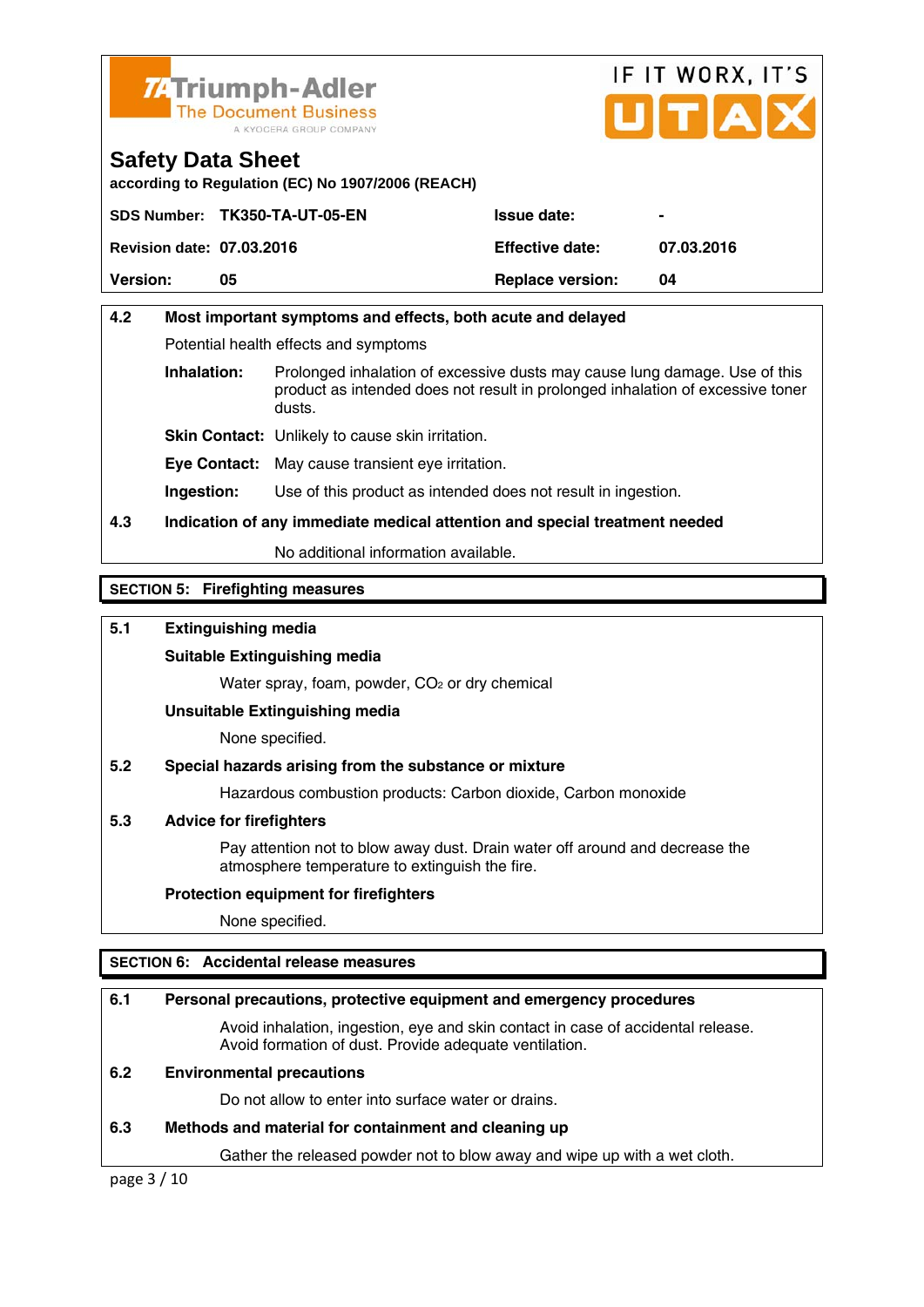

**according to Regulation (EC) No 1907/2006 (REACH)** 

SDS Number: TK350-TA-UT-05-EN ISSue date:

**Revision date: 07.03.2016 Effective date: 07.03.2016** 

IF IT WORX, IT'S

**Version:** 05 **Replace version:** 04

# **6.4 Reference to other sections**

See section 13 for disposal information.

# **SECTION 7: Handling and storage**

# **7.1 Precautions for safe handling**

 Do not attempt to force open or destroy the toner container or unit. See installation guide of this product.

## **7.2 Conditions for safe storage, including any incompatibilities**

Keep the toner container or unit tightly closed and store in a cool, dry and dark place. Keeping away from fire. Keep out of the reach of children.

## **7.3 Specific end uses**

No additional information available.

# **SECTION 8: Exposure controls/personal protection**

#### **8.1 Control parameters**

# **US ACGIH Threshold Limit Values (TWA)**

Particles: 10mg/m<sup>3</sup> (Inhalable particles) 3mg/m<sup>3</sup> (Respirable particles) Titanium dioxide: 10mg/m³

# **US OSHA PEL (TWA)**

Particles: 15mg/m<sup>3</sup> (Total dust) 5mg/m<sup>3</sup> (Respirable fraction) Titanium dioxide: 15mg/m<sup>3</sup> (Total dust)

 **EU Occupational exposure limits: Directive (EC) 2000/39, (EC) 2006/15 und (EU) 2009/161** 

Not listed.

# **8.2 Exposure controls**

# **Appropriate engineering controls**

Special ventilator is not required under normal intended use. Use in a well ventilated area.

# **Personal protective equipment**

 Respiratory protection, eye protection, hand protection, skin and body protection are not required under normal intended use.

#### **Environmental exposure controls**

No additional information available.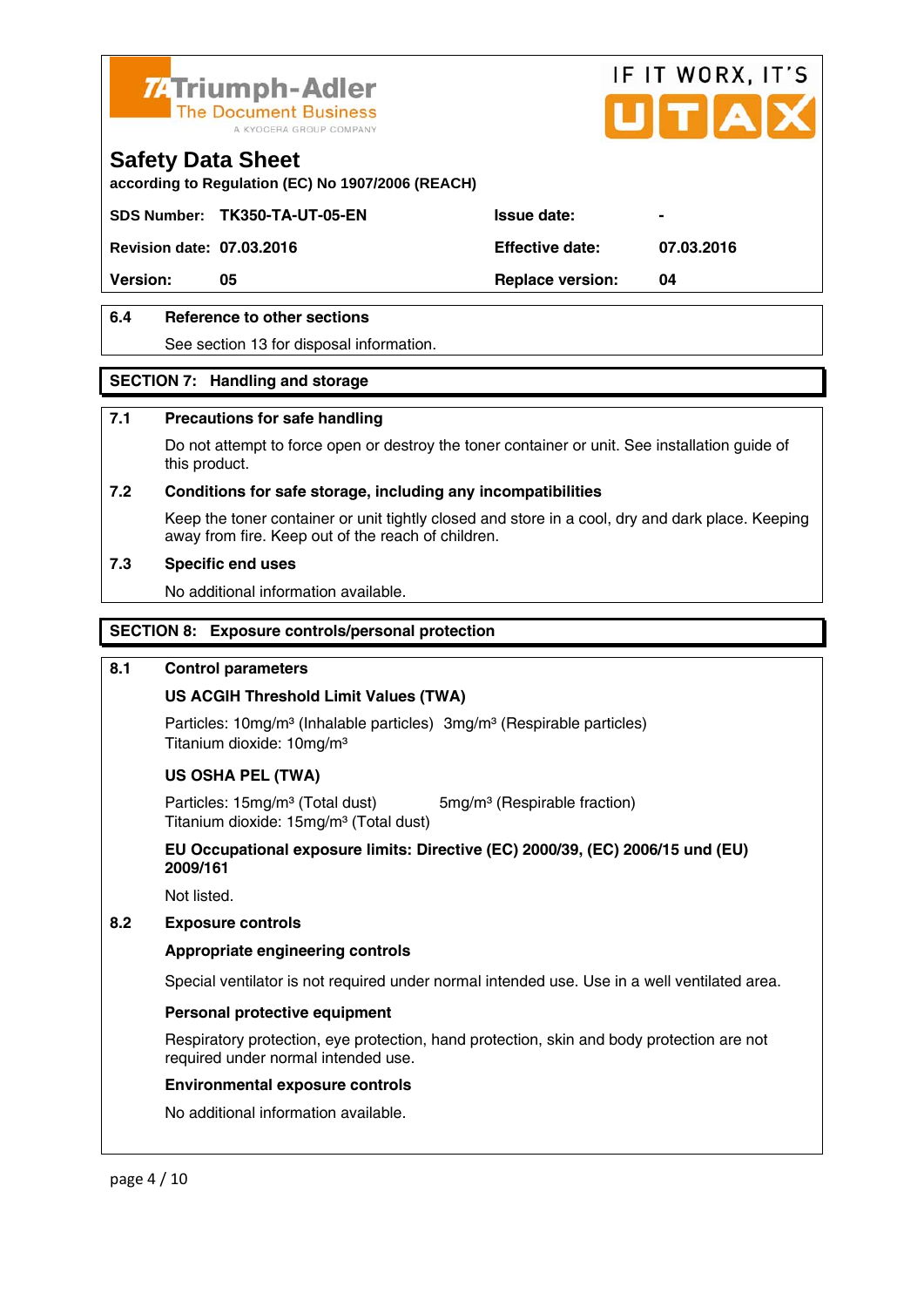



**according to Regulation (EC) No 1907/2006 (REACH)** 

SDS Number: TK350-TA-UT-05-EN Issue date:

**Revision date: 07.03.2016 Effective date: 07.03.2016** 

**Version:** 05 **Replace version:** 04

# **SECTION 9: Physical and chemical properties**

# **9.1 Information on basic physical and chemical properties**

#### **Appearance**

| Physical state                         | Solid (fine powder)        |
|----------------------------------------|----------------------------|
| Color                                  | <b>Black</b>               |
| Odor                                   | Odorless                   |
| Odor threshold                         | No data available.         |
| pH                                     | No data available.         |
| Melting range [°C]                     | 140 (Toner)                |
| Initial boiling point [°C]             | No data available.         |
| Flash point [°C]                       | No data available.         |
| Evaporation rate                       | No data available.         |
| Flammability (solid, gas)              | No data available.         |
| Upper flammability or explosive limits | No data available.         |
| Lower flammability or explosive limits | No data available.         |
| Vapor pressure                         | No data available.         |
| Vapor density                          | No data available.         |
| Relative density [g/m <sup>3</sup> ]   | 1.5-2.0 (Toner)            |
| Solubility in water                    | Almost insoluble in water. |
| Partition coefficient: n-octanol/water | No data available.         |
| Auto-ignition temperature [°C]         | No data available.         |
| Decomposition temperature [°C]         | No data available.         |
| Viscosity                              | No data available.         |
| Explosive properties                   | No data available.         |
| Oxidizing properties                   | No data available.         |
|                                        |                            |

## **9.2 Other information**

 Dust explosion is improbable under normal intended use. Experimental explosiveness of toner is classified into the same rank such kind of powder as flour, dry milk and resin powder according to the pressure rising speed.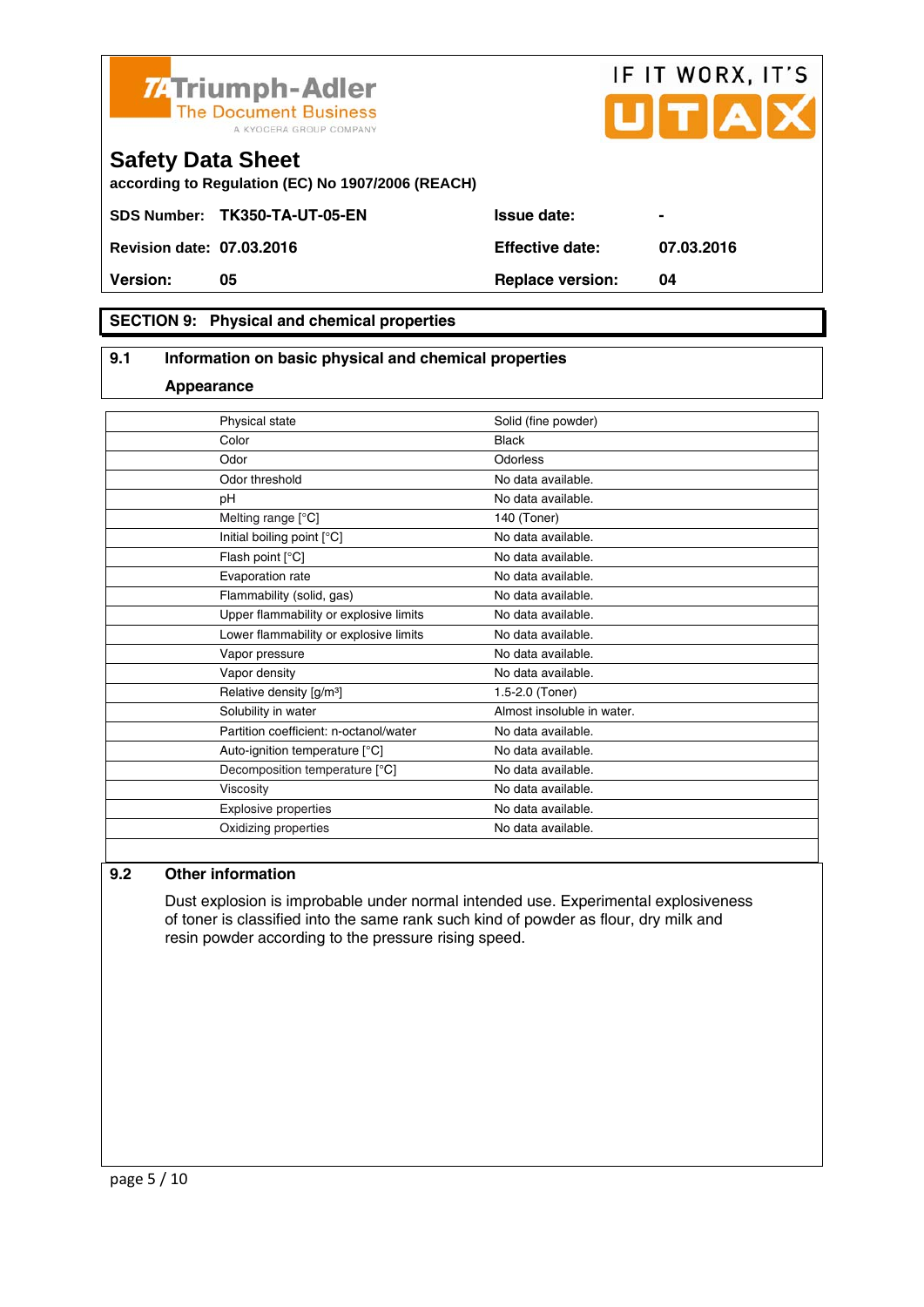

# IF IT WORX, IT'S

# **Safety Data Sheet**

**according to Regulation (EC) No 1907/2006 (REACH)** 

SDS Number: TK350-TA-UT-05-EN ISSue date:

**Revision date: 07.03.2016 Effective date: 07.03.2016** 

**Version:** 05 **Replace version:** 04

# **SECTION 10: Stability and reactivity**

# **10.1 Reactivity**

No data available.

# **10.2 Chemical stability**

This product is stable under normal conditions of use and storage.

# **10.3 Possibility of hazardous reactions**

Hazardous reactions will not occur.

# **10.4 Conditions to avoid**

None specified.

# **10.5 Incompatible materials**

None specified.

# **10.6 Hazardous decomposition products**

Hazardous decomposition products are not to be produced.

# **SECTION 11: Toxicological information**

# **11.1 Information on toxicological effects**  Based on available data, the classification criteria listed below are not met. **Acute toxicity**  Oral (LD<sub>50</sub>)  $>2500$  mg/kg (rat)\*<br>Dermal (LD<sub>50</sub>)  $>2000$  mg/kg (rat)\*  $>$ 2000 mg/kg (rat)\* Inhalation ( $\angle$ C<sub>50</sub>(4hr)) > 5.13 mg/l (rat)<sup>\*</sup>  **Skin corrosion/irritation Acute skin irritation** Non-irritant. (rabbit)\*  **Serious eye damage/irritation Acute eye irritation** Mild irritant. (rabbit)\*  **Respiratory or skin sensitization Skin sensitization** Non-sensitizer. (mouse)\* \*(based on test result of similar product) (Toner)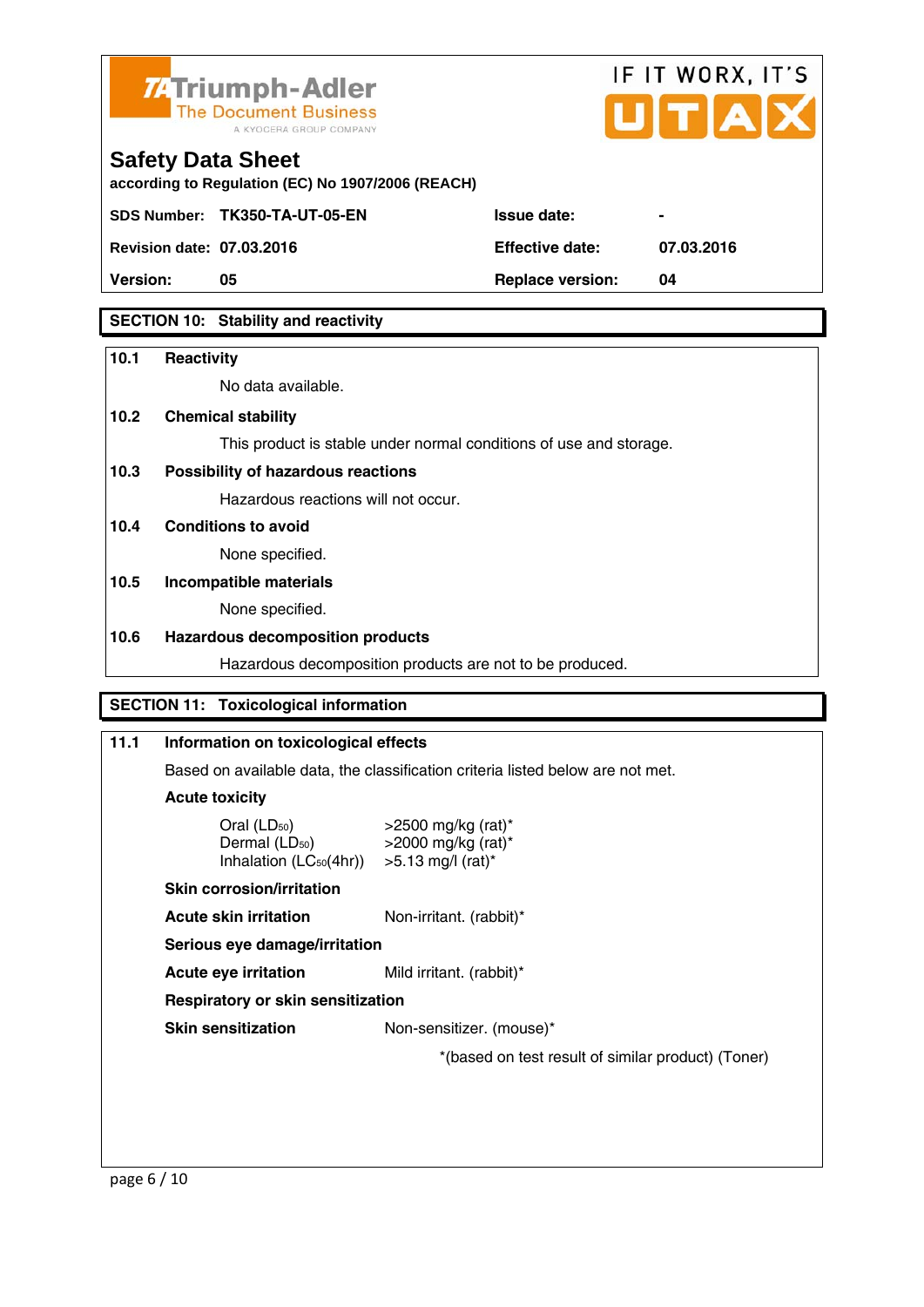

**according to Regulation (EC) No 1907/2006 (REACH)** 

|                                  | SDS Number: TK350-TA-UT-05-EN | <b>Issue date:</b>      | $\blacksquare$ |
|----------------------------------|-------------------------------|-------------------------|----------------|
| <b>Revision date: 07.03.2016</b> |                               | <b>Effective date:</b>  | 07.03.2016     |
| <b>Version:</b>                  | 05                            | <b>Replace version:</b> | 04             |
|                                  |                               |                         |                |

IF IT WORX, IT'S

Птіа

# **11.1 Germ cell mutagenicity** Ames test is negative. (Toner)

Information of Ingredients:

No mutagen according to MAK, TRGS905 und (EC) No 1272/2008 Annex VI.

#### **Carcinogenicity**

Information of Ingredients:

 No carcinogen or potential carcinogen (except Titanium dioxide) according to IARC, Japan Association on Industrial Health, ACGIH, EPA, OSHA, NTP, MAK, California Proposition 65, TRGS 905 und (EC) No 1272/2008 Annex VI.

 The IARC reevaluated Titanium dioxide as a Group 2B carcinogen (possibly carcinogenic to humans) as the result of inhalation exposure tests in rats. But, oral/skin tests does not show carcinogenicity (2). In the animal chronic inhalation studies for Titanium dioxide, the lung tumor was observed only in rats. It is estimated that this is attributed to the overload of rat´s lung clearance mechanism (overload phenomenon) (3). The inhalation of excessive Titanium dioxide does not occur in normal use of this product. Also, epidemiological studies to date have not revealed any evidence of the relation between occupational exposure to Titanium dioxide and respiratory tract diseases.

#### **Reproductive toxicity**

Information of Ingredients:

 No reproductive toxicant according to MAK, California Proposition 65, TRGS 905 und (EC) No 1272/2008 Annex VI.

| <b>STOT-single exposure</b> | No data available. |
|-----------------------------|--------------------|
|-----------------------------|--------------------|

**STOT-repeated exposure** No data available.

**Aspiration hazard** No data available.

#### **Chronic effects**

 In a study in rats by chronic inhalation exposure to a typical toner, a mild to moderate degree of lung fibrosis was observed in 92% of the rats in the high concentration (16 mg/m<sup>3</sup>) exposure group, and a minimal to mild degree of fibrosis was noted in 22% of the animal in the middle  $(4mg/m<sup>3</sup>)$  exposure group (1). But no pulmonary change was reported in the lowest  $(1 \text{mg/m}^3)$  exposure group, the most relevant level to potential human exposures.

**Other Information** No data available.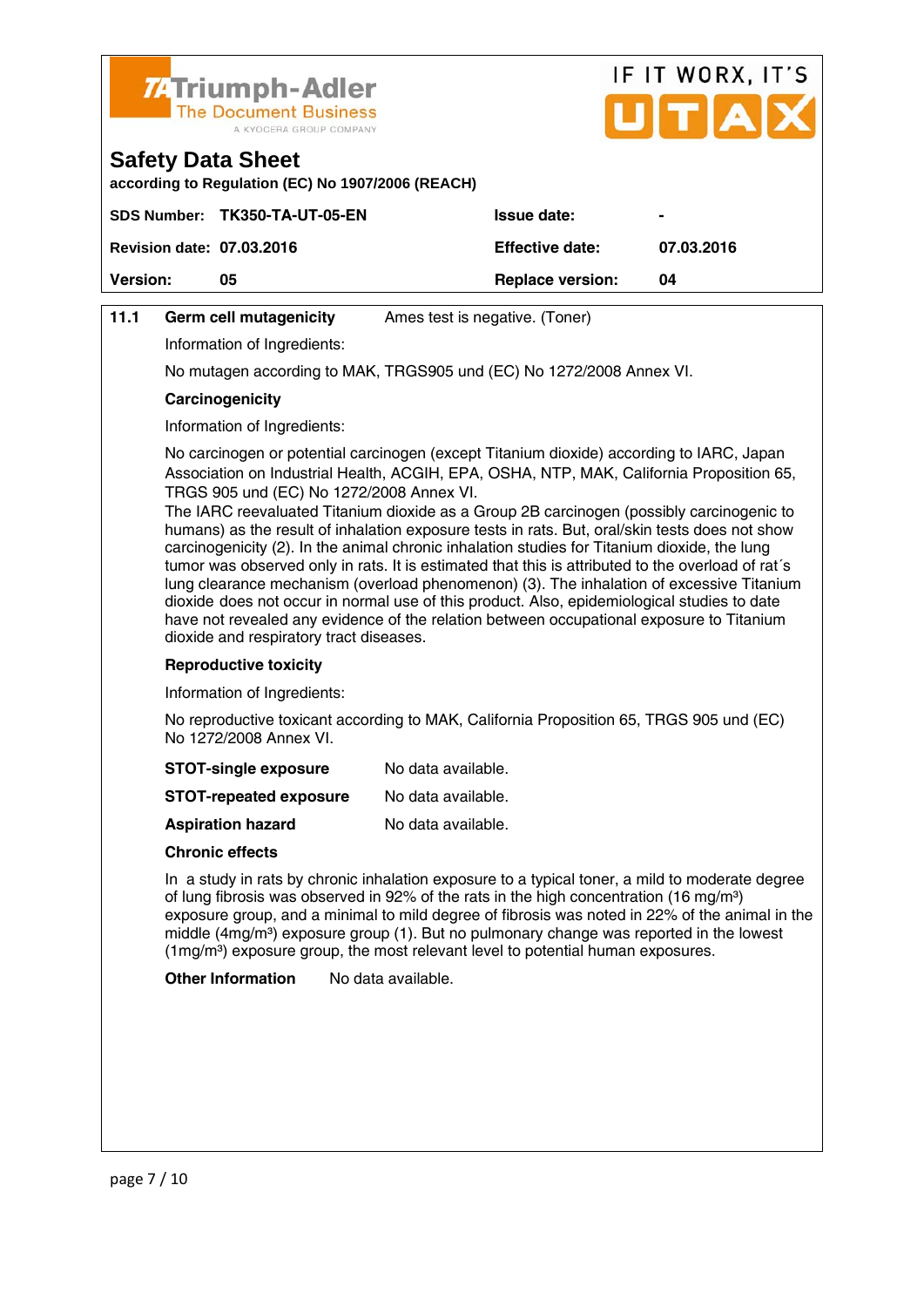

**according to Regulation (EC) No 1907/2006 (REACH)** 

SDS Number: TK350-TA-UT-05-EN ISSue date:

**Revision date: 07.03.2016 Effective date: 07.03.2016** 

**Version:** 05 **Replace version:** 04

# **SECTION 12: Ecological information**

#### **12.1 Toxicity**

No data available.

- **12.2 Persistence and degradability** No data available.
- **12.3 Bioaccumulative potential**

No data available.

**12.4 Mobility in soil** 

No data available.

**12.5 Results of PBT and vPvB assessment** 

No data available.

# **12.6 Other adverse effects**

No additional information available.

# **SECTION 13: Disposal considerations**

# **13.1 Waste treatment methods**

 Do not attempt to incinerate the toner container or unit and the waste toner yourself. Dangerous sparks may cause burn. Any disposal practice should be done under conditions which meet local, state and federal laws and regulations relating to waste (contact local or state environmental agency for specific rules).

IF IT WORX, IT'S

 $IITIA$ 

# **SECTION 14: Transport information**

| 14.1 | <b>UN-number</b>                  |
|------|-----------------------------------|
|      | None.                             |
| 14.2 | <b>UN Proper shipping name</b>    |
|      | None.                             |
| 14.3 | <b>Transport hazard class(es)</b> |
|      | None.                             |
| 14.4 | <b>Packing group</b>              |
|      | None.                             |
| 14.5 | <b>Environmental hazards</b>      |
|      | None.                             |

page 8 / 10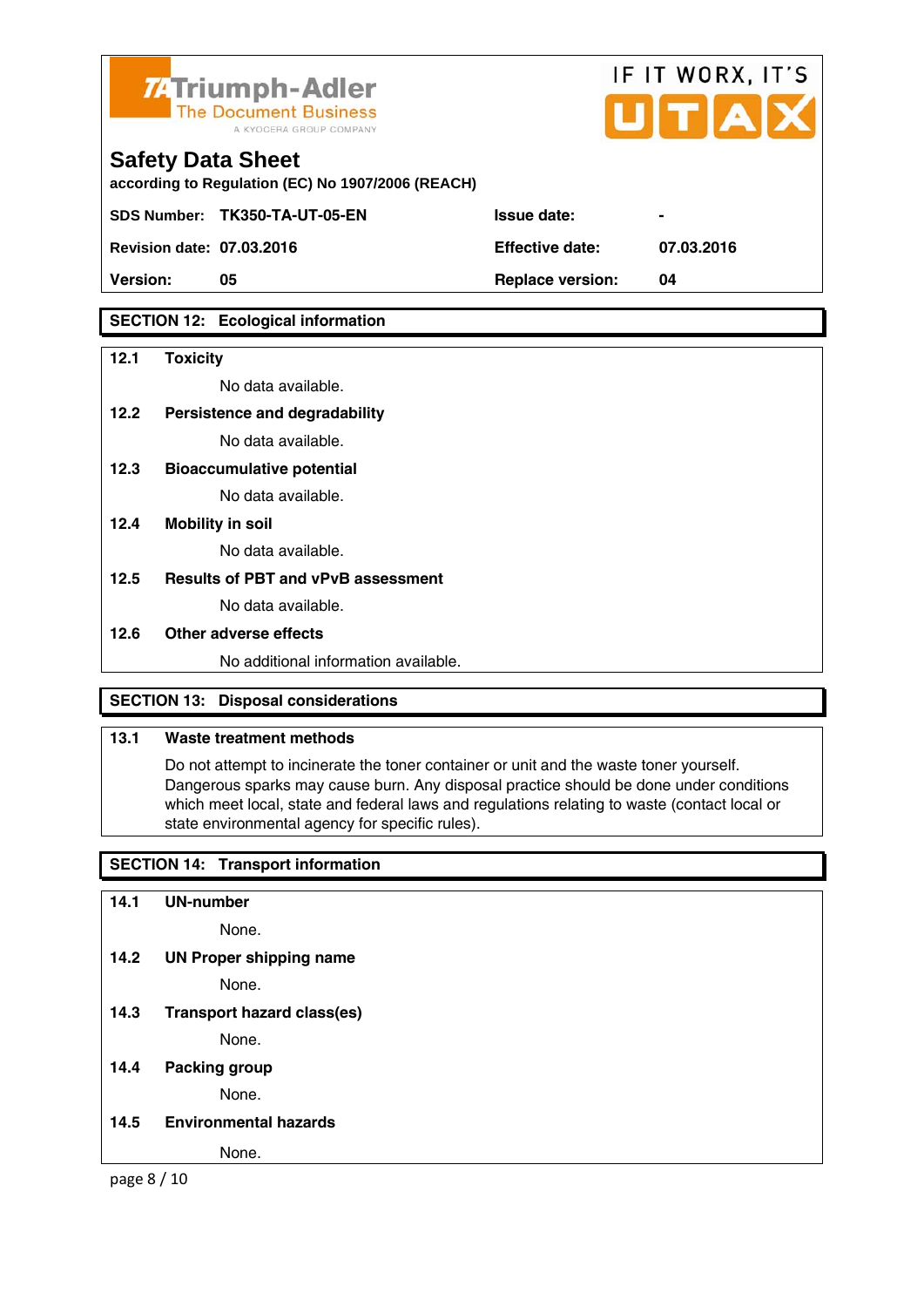

**according to Regulation (EC) No 1907/2006 (REACH)** 

|                                  | SDS Number: TK350-TA-UT-05-EN | <b>Issue date:</b>      | $\blacksquare$ |
|----------------------------------|-------------------------------|-------------------------|----------------|
| <b>Revision date: 07.03.2016</b> |                               | <b>Effective date:</b>  | 07.03.2016     |
| <b>Version:</b>                  | 05                            | <b>Replace version:</b> | 04             |
|                                  |                               |                         |                |

IF IT WORX, IT'S

Пітіа

## **14.6 Special precautions for user**

No additional information available.

# **14.7 Transport in bulk according to Annex II of MARPOL 73/78 and the IBC Code**

Not applicable.

## **SECTION 15: Regulatory information**

# **15.1 Safety, health and environmental regulations/legislation specific for the substance or mixture**

#### **EU- regulations**

Regulation (EC) No 1005 / 2009 (on substances that deplete the ozone layer, Annex I and II): Not listed.

 Regulation (EC) No 850 / 2004 (on persistent organic pollutants, Annex I as amended): Not listed.

 Regulation (EC) No 689 / 2008 (concerning the export and import of dangerous chemicals, Annex I and V as amended):

Not listed.

 Regulation (EC) No 1907 / 2006 REACH Annex XVII as amended (Restrictions on use): Not listed.

Regulation (EC) No 1907 / 2006 REACH Annex XIV as amended (Authorizations): Not listed.

#### **US-regulations**

All ingredients in this product comply with order under TSCA.

#### **Canada regulations**

 This product is not a WHMIS-controlled product, since we consider it as a manufactured article.

#### **15.2 Chemical Safety Assessment**

No data available.